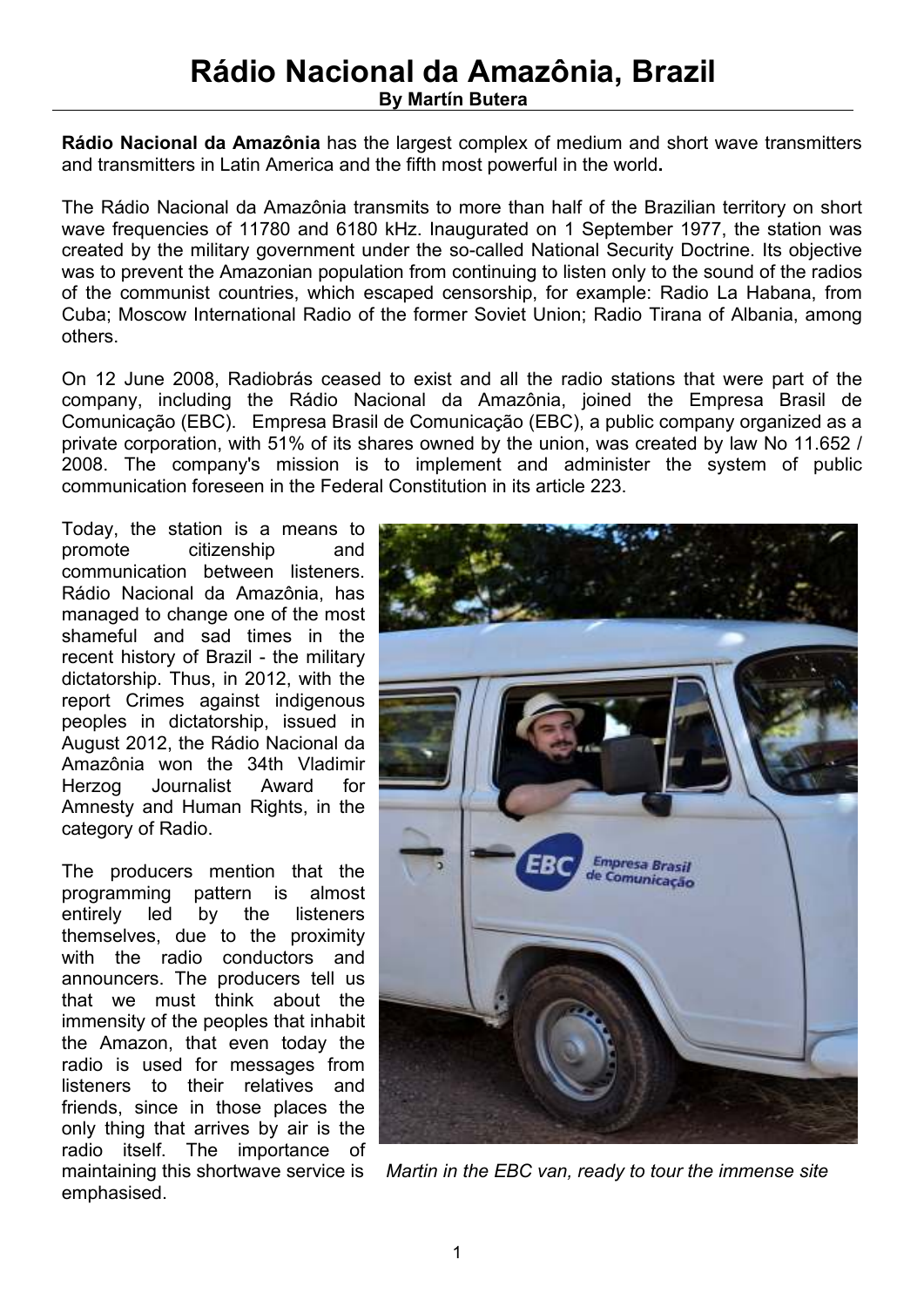#### **Beth Begonha's Brazilian Amazonia**

We interviewed one of the main presenters of Rádio Nacional da Amazônia, the beloved Beth Begonha, of the *Brazilian Amazon* programme. Presented from Monday to Friday from 8 a.m. to 10 a.m., the programme carries news and education related to the history and culture of the Amazon.

Listeners participate in the programme through letters that give suggestions, ask questions and request music. There is also the participation of reporters and interviewees directly from the Amazon region. Broadcaster Beth Begonha has been presenting *Brazilian Amazon* since 2003. We were able to speak in a relaxed interview in the studio itself, during the programme intervals.

She is a very much in demand announcer, having made several trips to visit indigenous towns and communities, creating a strong and very beautiful relationship with them. Through the microphones of the National Radio of the Amazon, Beth Begonha speaks with the awareness of who lived the reality of the Amazon. Its programme talks about environmental issues and highlights the need to assess the cultural identity of indigenous communities, and all the riverside that live on the Amazon River.

Graduated in journalism in an Amazonian city, Beth says she has been through adverse conditions and her story serves as a motivation to guide education in the Brazilian Amazon and encourage listeners to return to school. "I studied and completed my university course with great effort, and I believe that this testimony is also an important element in this incentive, which has had many beautiful results."

Beth Begonha tells me, "Everything I know about the indigenous people I learned from them. When I started the project of the Brazilian Amazon, a programme that I present and produce in the Rádio Nacional da Amazônia, I had very clear objectives that we should achieve as a media space : integrate the different peoples that live in the Amazon, with their cultural diversity and diversity, specific topics, promoting knowledge and interaction among these populations, this also included indigenous communities, this space has always been designed to be occupied for the Indians, not for someone who speaks for them. It was not a difficult task, I must confess, for the receptivity of these communities, for their desire and need to be seen and heard. The greatest difficulty was mine, because despite working in communication for many years, even in the Amazon, I had no true knowledge of the Indians."



*Ligia Katze, photographer and Martín Butera, interviewing Beth Begonha*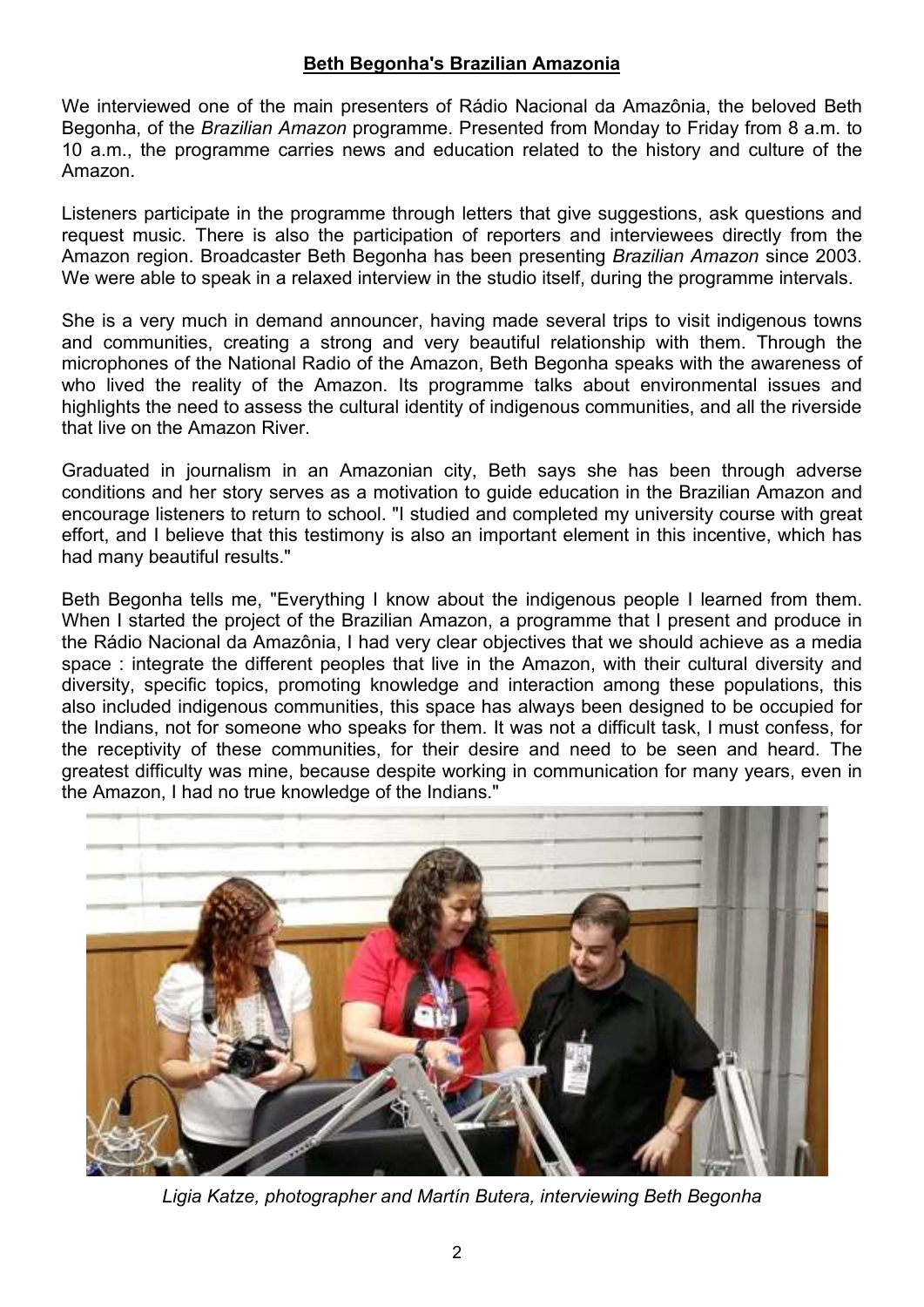Beth's programme performs unprecedented work, inserts indigenous peoples into the agenda of the program, opening a space that values these Brazilians. The musical part is not only dedicated to popular and successful Brazilian songs, here the listeners have the opportunity to listen to songs that are produced directly inside the Amazon.

The programme has also generated the important relationship of other listeners with indigenous peoples, increasing empathy and respect for their culture. This relationship with the indigenous population led Beth Begonha to a relevant transmission outside the studies.

It was when visiting the Xingu Indigenous Park in 2007, where she covered the visit of the then Minister of Justice Tarso Genro (Brazilian lawyer, journalist and politician affiliated with Workers' Party, currently the governor of the state of Rio Grande do Sul).

Beth Begonha's programme not only had the brave idea of transmitting directly from the Amazon rainforest and different indigenous camps in Brazil, it has also transmitted from several meetings that dealt with the biodiversity of the Amazon. One of these relevant transmissions was the one that took place from June 18 to 22, 2012. During "Rio + 20", the biggest environmental event of the past decade.

Together with Mr. Luciano G. Maia, in charge of public relations of the company EBC, I had the opportunity to tour the entire modern property, with an impressive mix of all radio and even television signals.



*General mixing desks of the EBC* 

You can watch videos of the visit on Martín's YouTube channel, called Martin Mark, including this short video by Ligia Katze at https://youtu.be/TuN9nZT -s8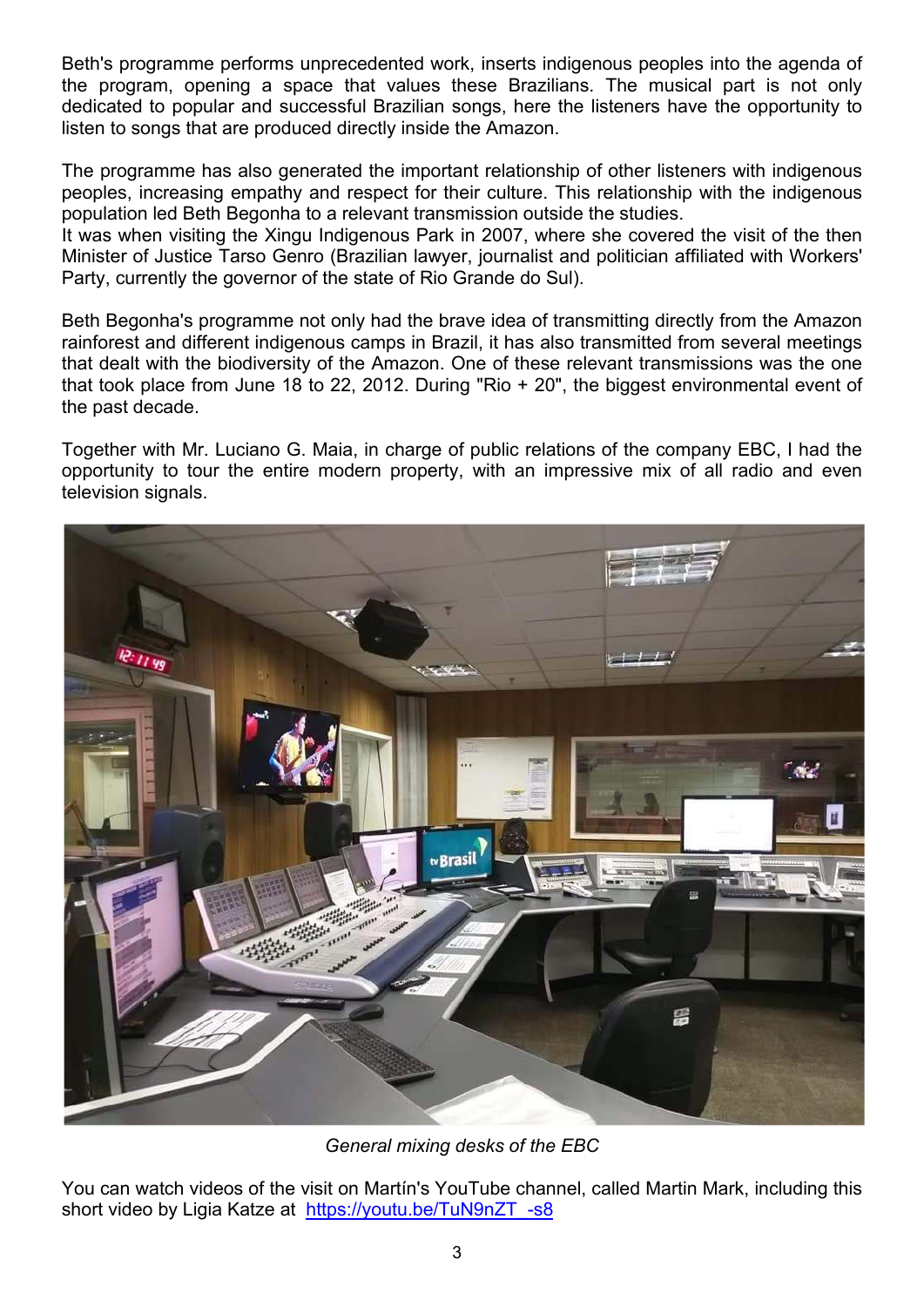## **Radio Nacional de Brasilia Park**

The Rodeador Park in Brasilia Federal District is the largest complex of medium and short wave transmitters and transmitters in Latin America. It transmits the signal of the National Radio AM of Brasilia and the National Radio of Amazonia for all of Brazil.

The transmitter of the National Radio AM of Brasilia works only during the night, when the signal is transmitted throughout the country. During the day, the Brasilia AM National Radio signal is transmitted from the SIA Transmitter Park, covering only the Federal District and its surroundings. This is due to the difficulty of transmitting a medium-wave signal throughout Brazil during the day.

The visit to the antenna field is absolutely incredible, the structure of the park without a doubt is colossal. From afar, you can already see the imposing towers 150 meters high each.

Everything is perfectly well maintained and a team of well-dedicated people and professionals work in the field of antennas, these professionals are responsible for not neglecting the quality of the signal.

While there is a great contrast between the modern studios located in the centre of Brasilia to the transmitters of the antenna field located 34 km away, the transmitters look like more museum pieces. But to be honest I must say that everything works perfectly well, thanks to the dedication of the professionals who maintain these transmitters permanently.

The antennas that are an elaborate and complex installation, assure the Brazilian government the possibility of having radio coverage to the most remote areas of the country, as well as the possibility of reaching the five continents.

This led to the year 2018, named by the "Cabinet of Institutional Segurança da Presidência da República (GSI)", the "Parque do Rodeador" antenna field being officially classified as vital support infrastructure for critical



situations and natural disasters and emergencies, to be used if the Brazilian population enters a situation of collapse in communications.

Installed on March 9, 1979, the area houses four sets of giant antennas, one of which is 142 meters high. The other three sets have higher towers, reach 147 meters and are responsible for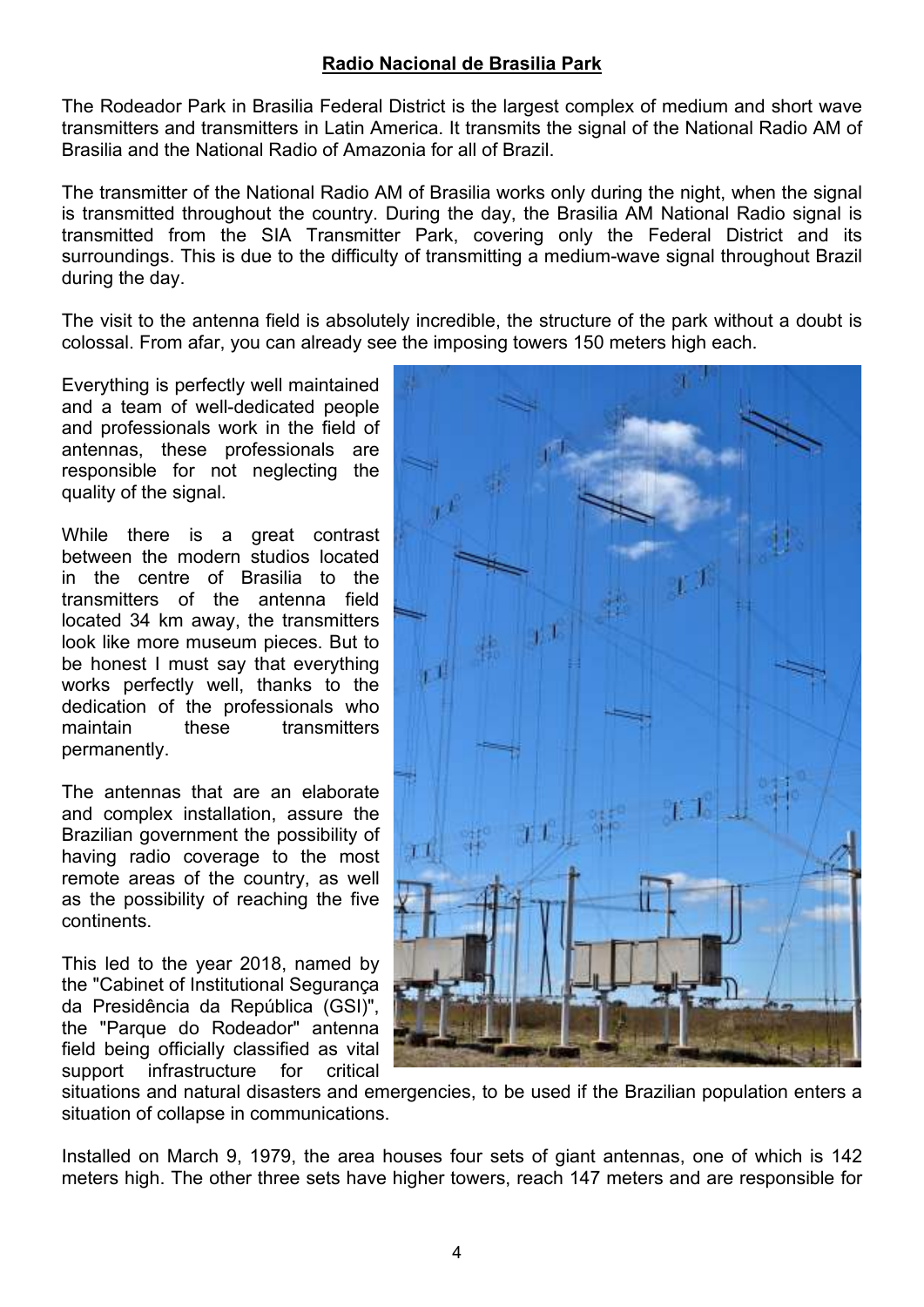transmitting in short waves (OC). In addition to the vertical antenna used for medium wave transmission, the park has the dipole curtain antenna reinforcement for short wave transmission.

#### **Antennas**

We were received by the engineer Ismar Do Vale Junior, who is the principal telecommunications engineer and the technical manager responsible for the maintenance coordination, of the Parque do Rodeador antenna field, we were also received by the Radio and Television Engineer Mr. Manoel Caetano dos Santos and finally we were escorted by a luxury guest Orlando Perez Filho PT2OP, former Executive Director of LABRE DF (League of Brazilian Lovers of Rádio Emissão).

The antenna field has a set of antennas for the emission on short waves of Rádio Nacional da Amazônia, divided into four subsets, referred to as C1, C2, C3 and C4. The antennas are prepared to be able to transmit a maximum power of 300kW, however they always operate with half at 150kW. Currently this power was reduced to 75kW, this was due to an event that occurred in March 2017, which we will detail later, observing the electrical part.

The set of short-wave "dipoles" of the Rádio Nacional da Amazônia consists of 4 subset of antennas, Subsets C<sub>2</sub> and C3 have the same structures and dimensions and are operated at frequencies close to 6 MHz. Currently, subset C2 is used to transmit the signal from the National Radio of the Amazon at 6,185 kHz and subset C3 is not transmitting.

The structure and dimensions of subsets C1 and C4 are also identical. They are designed so that they can transmit on three frequencies they are 9, 11 and 15 MHz. However, at present, only subset C4 is active, transmitting the signal from the National Radio of the Amazon on the frequency of 11,780 MHz.

You can watch videos of the visit on Martín's YouTube channel, which is called Martin Mark. Videos by Mark Van Marx include those at https://youtu.be/5MptOV4iLI4 https://youtu.be/QERWmtaAJe8 and https://youtu.be/VEB\_K\_aIOjI

*Right: View of the antenna field showing some of the shortwave masts* 



## **Lines of transmission**

Since each subset is fed separately, each of them has its own transmission line, which are identical. In the photographs we can see that they are bifilar lines of the cage type.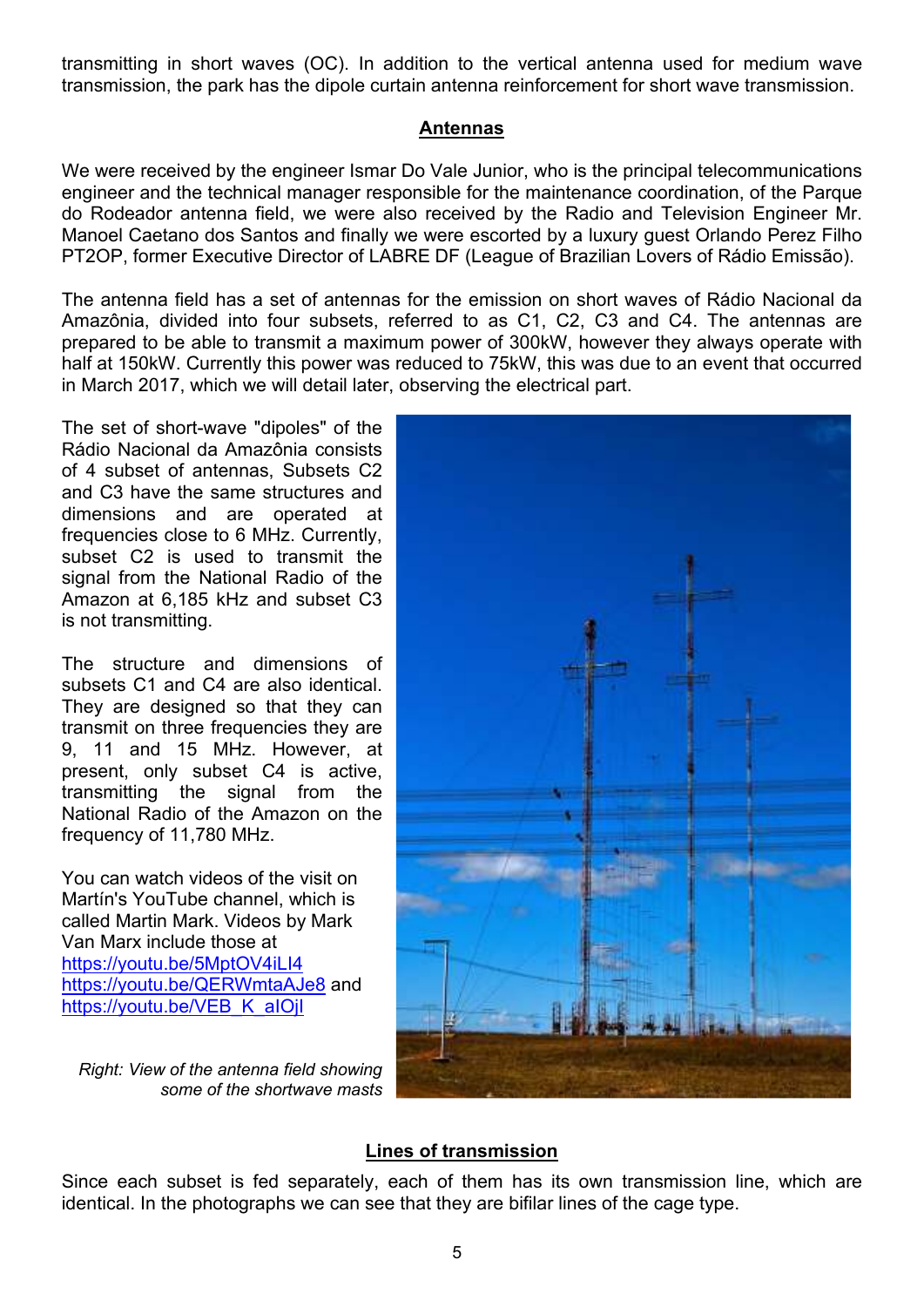## **Transmitter room**

A huge corridor, from side to side, houses the shortwave transmitters, there are six in total, where only two of them are currently operational, in the frequency range 11,780 Khz to 6,180 KHz. All the transmitters are Brown Boveri and Cie, of Swiss origin.

The engineer Ismar Do Vale Junior, interrupted the transmission for a few seconds and opened the doors of these true monsters. It was thanks to this cut that I was able to see inside them, since otherwise it would be impossible, because of the high radiation that is issued.

Once inside the transmitters we could see the heart of these beasts, their powerful valves and power modulators that are cooled by a complex water system. Located on the 2nd floor of the building, near the return hot water tanks, they have a useful life of approximately 40,000 hours.

## **Transmission monitoring and control room**

The first thing we visited when entering the site, was the hall of monitoring and transmission control. This room houses a huge console where you can monitor the status of transmissions (power parameters and SWR).

There is also a spectacular switching console that allows you to connect any of the two transmitters with any of the antennas with the press of a button. Behind this console we could see different maps with the radiating lobes of the antennas, and the theoretical coverage of emissions from different areas of Brazil and the world.

These two consoles, the parameters of transmitters and antenna switches are huge and, as we could see, quite old, but nothing prevented a perfect performance, thanks to technical maintenance by workers who maintain all the equipment correctly. We also saw a huge rack with audio processors, modulators and satellite links, which arrived from the studios located in Brasilia DF.

*Right: TX-01, the imposing Brown Boveri and Cie shortwave transmitter, for the 11780 kHz frequency.*



![](_page_5_Picture_10.jpeg)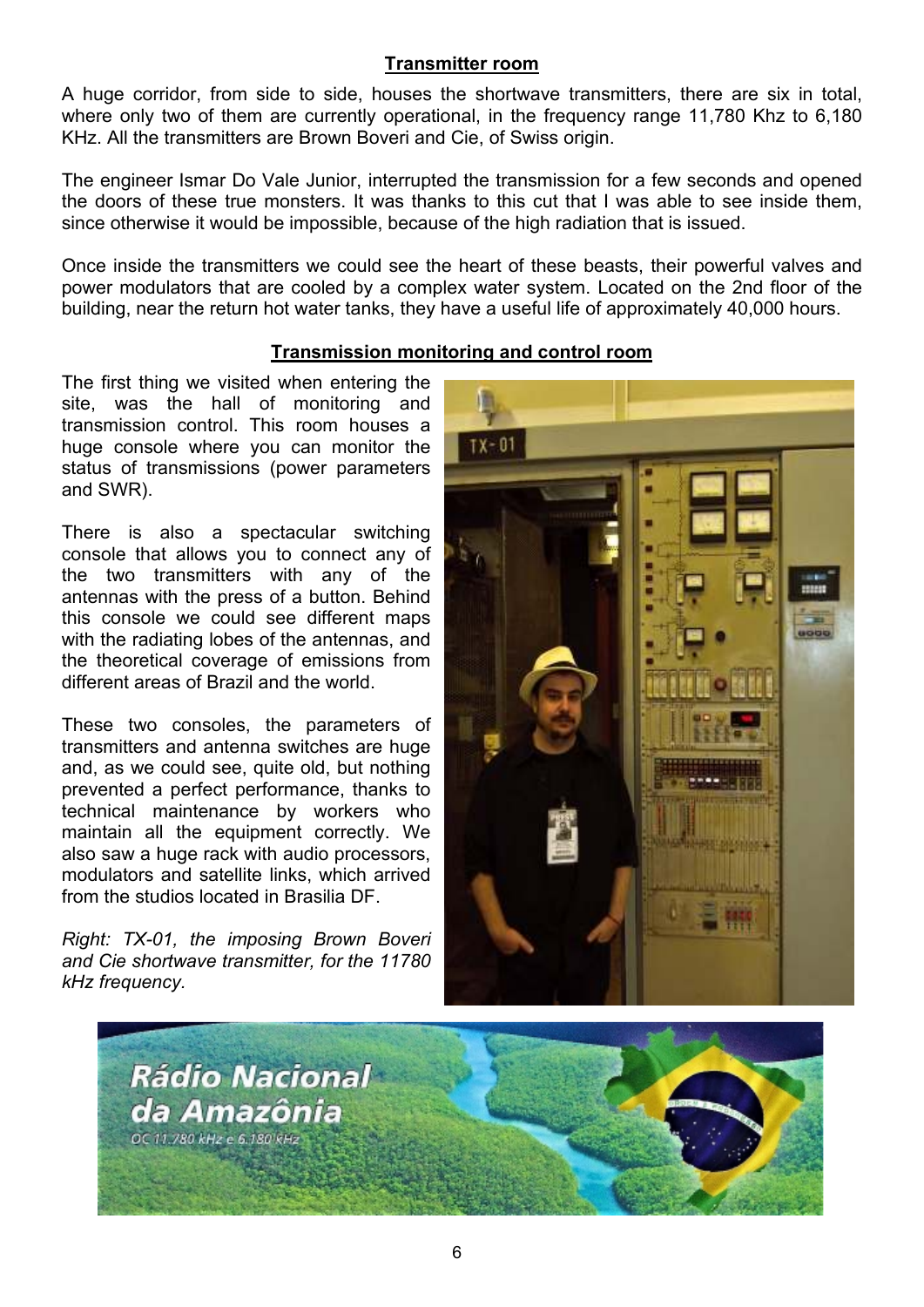![](_page_6_Picture_0.jpeg)

By this console (above) we can see different maps with the radiating lobes of the antennas, and the theoretical coverage of transmissions from different areas of Brazil and the world.

## **Electricity**

The entire park of Parque Rodeador antennas, always had its own electric power station. In March 2017, the strong rays caused power outages and part of its own electric station was burned. This kept it out off the air for a large time, the shortwave service (25 metre band on 11,780kHz and the 49 metre band on 6,180kHz) and also medium waves.

This problem led to some of the electricity that feeds the property to be operated by a large electric generator, which is replenished daily , so it is the reduction of power. In July 2019, I could already visit what will be the new electrical substation, typical of the property, equipped with the highest technology.

At the time this accident totally altered the routine of thousands of people living in the Amazon. Even the listeners had begun to develop a plan to raise funds to help repair all the damaged equipment.

*An Empresa Brasil de Comunicação (EBC) truck, ready to supply the electric generator.* 

![](_page_6_Picture_7.jpeg)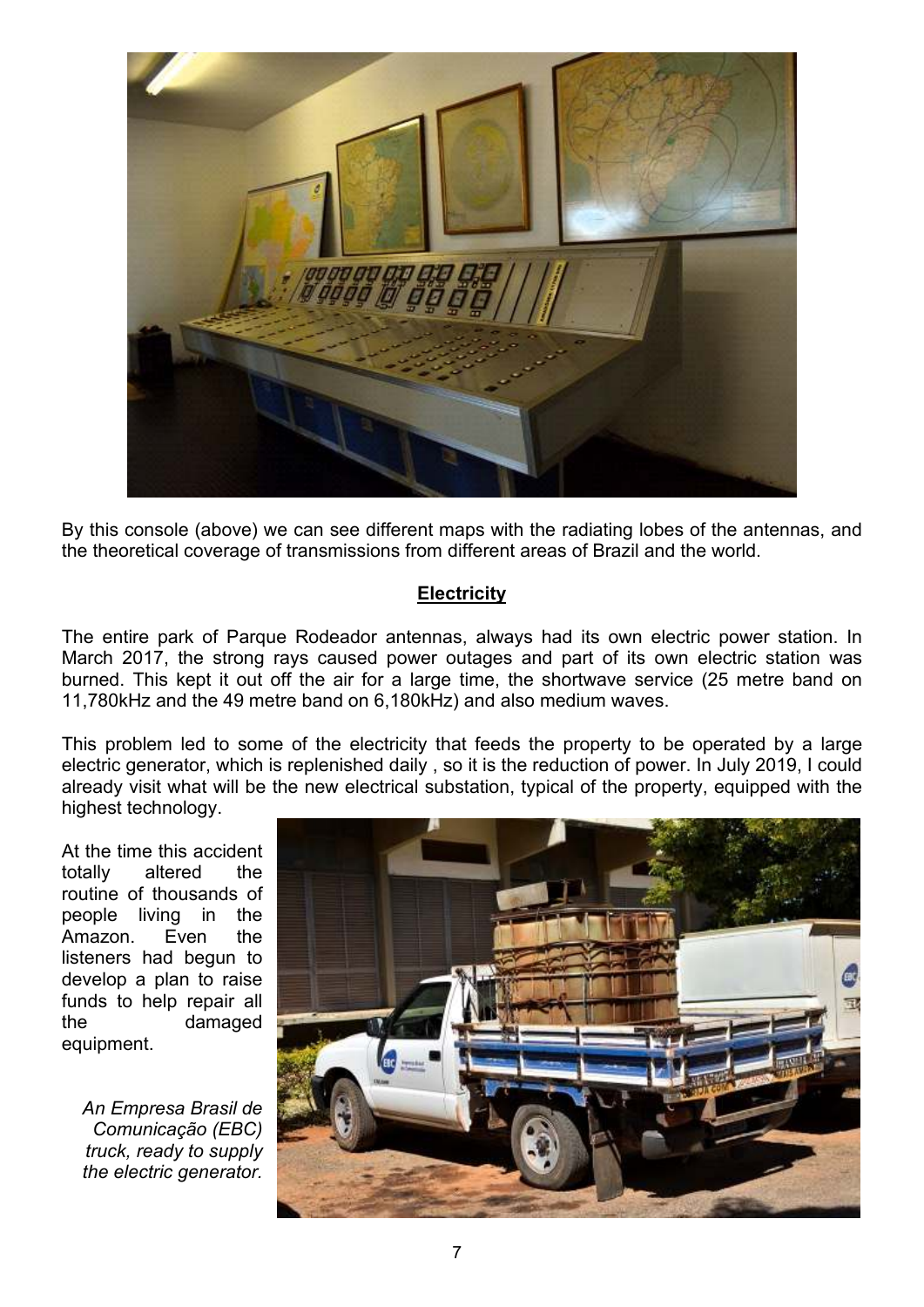![](_page_7_Picture_0.jpeg)

*Orlando Perez Filho PT2OP, former Executive Director of LABRE DF (League of Brazilian Lovers of Rádio Emissão), engineer Ismar Do Vale Junior, engineer Manoel Caetano dos Santos and Martín Butera, together with what will be the new electric substation.* 

## **Rádio Nacional Brasília 980 kHz AM**

Two kilometres away, the medium wave transmitter (OM) building is located in the shortwave antenna park. The room is very similar to that of short waves, there are racks with satellite link receivers, audio processors and audio modulators of the signal that arrives from the studios from the capital, where they are mixed before passing through the transmitter

Also Brown Boveri brand transmitters of 300 kW maximum power. However for the medium wave (OM) signal, a modern transmitter from the famous American company Harris Broadcast is being used, with an average power of 230 kW.

The transmitter of the National Radio AM of Brasilia works only during the night, when the signal is transmitted throughout the country. During the day, the Brasilia AM National Radio signal is transmitted from the SIA Transmitter Park, covering only the Federal District and its surroundings. This is due to the difficulty of transmitting a medium-wave signal throughout Brazil during the day.

The antenna is a monopole for the frequency of 980 KHz, with a height of 120 meters high. Unlike the triangular towers that are normally found in this type of radio, it has a square shape and each side measures 1.20m. This makes the tower a really very robust structure. Another interesting detail is that at 360 degrees around the tower there are 180 copper radials buried to form the ground plane of the antenna.

Personally, it was a pleasant surprise for me to find such an imposing infrastructure in South America, with super technology studies of the highest level, giant antenna fields, all this being managed by a responsible company like the EBC, which understands the importance of investment and professionalism in regards to Brazilian public communication.

I believe that Brazilian society needs to continue discovering indigenous peoples. The role of the Rádio Nacional da Amazônia is essential in that task.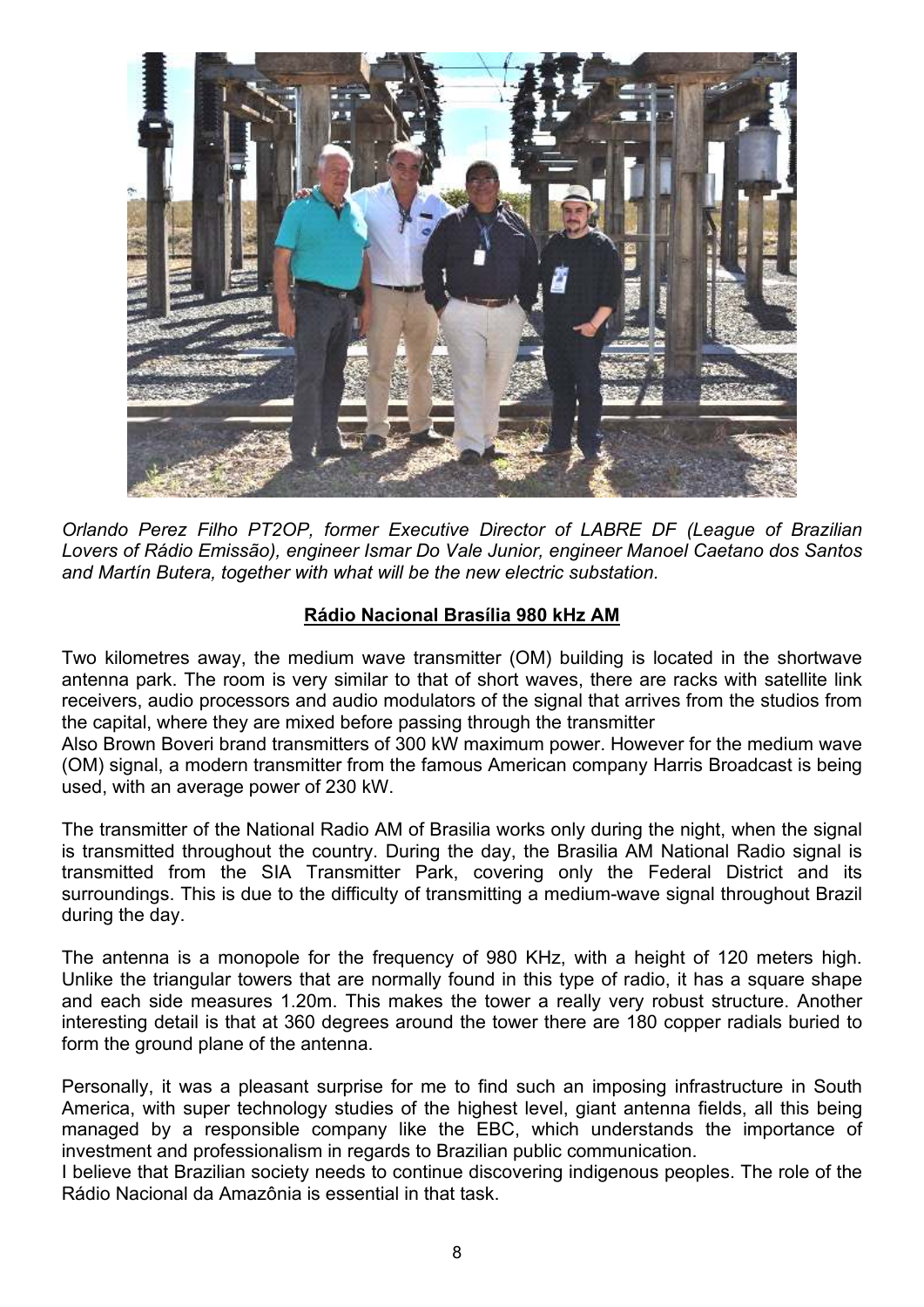![](_page_8_Picture_0.jpeg)

*Martín Butera, National Radio da Amazônia presenter Beth Begonha and the shift operator* 

#### **Acknowledgments**

I want to thank all those who supported me and collaborated to make this report: to Ligia Katze (dear wife), for studio photographs and videos. Mark Van Marx (friend of the soul), photographs and video in the antenna field; Anne Evers and Luciano Maia Luciano G. Maia (Coordination of Public and Financial Relations Executive Communication of Comunicação Diretoria Geral EBC - Empresa Brasil de Comunicação. To the producers of the National Radio da Amazônia, Luciana Couto, Taiana Borges and Solimar Luz; broadcaster of the National Radio of the Amazon, Beth Begonha; engineers Ismar Do Vale Junior and engineer Manoel Caetano dos Santos; Orlando Perez Filho PT2OP, former Executive Director of LABRE DF (League of Brazilian Lovers of Rádio Emissão).

![](_page_8_Picture_4.jpeg)